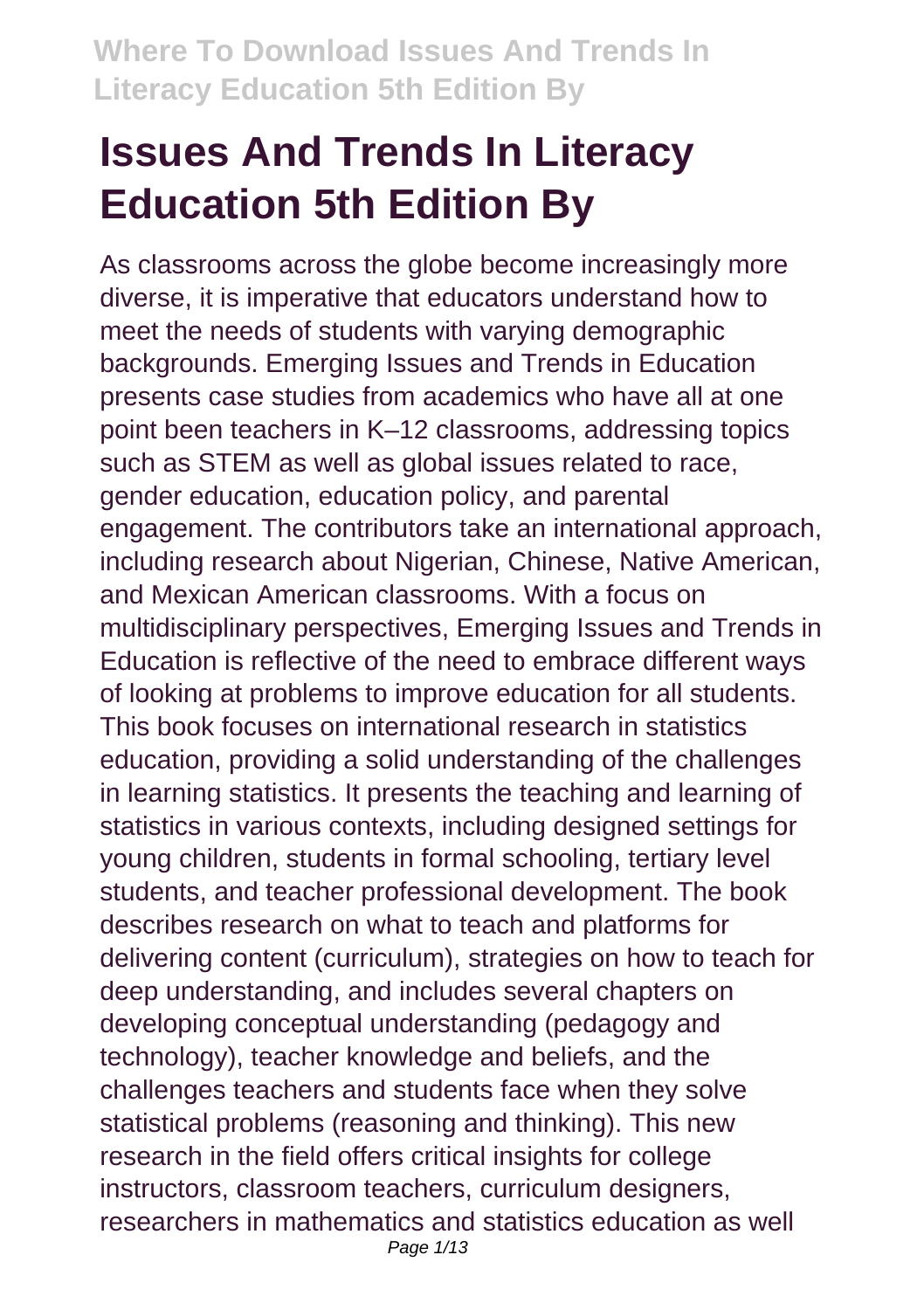as policy makers and newcomers to the field of statistics education. Statistics has become one of the key areas of study in the modern world of information and big data. The dramatic increase in demand for learning statistics in all disciplines is accompanied by tremendous growth in research in statistics education. Increasingly, countries are teaching more quantitative reasoning and statistics at lower and lower grade levels within mathematics, science and across many content areas. Research has revealed the many challenges in helping learners develop statistical literacy, reasoning, and thinking, and new curricula and technology tools show promise in facilitating the achievement of these desired outcomes.

First edition published: Newark, Delaware: International Reading Association, 2012, under title Literacy and learning lessons from a longtime teacher.

This book reviews the role of information literacy (IL) in developing employability skills, personal health management and informal learning from a variety of areas including: information policy issues, information usage and training needs and skills development. Early years education, lifelong learning and the role of IL in relevant organisations, including government departments, skills agencies, and professional bodies will also be considered. With a UK focus, this book also considers the leading role of the US in the development of information literacy policy. Case studies and examples of good practise are included and discussed, drawn primarily from Europe, North America and Australasia, also identified examples from other countries. Looks at value and impact and discusses policymaking and issues for the future. Conveniently brings together a usable text to which people can easily refer to for an overview of a diffuse area No existing book considers this subject area from a UK and European perspective Also aimed at a non-traditional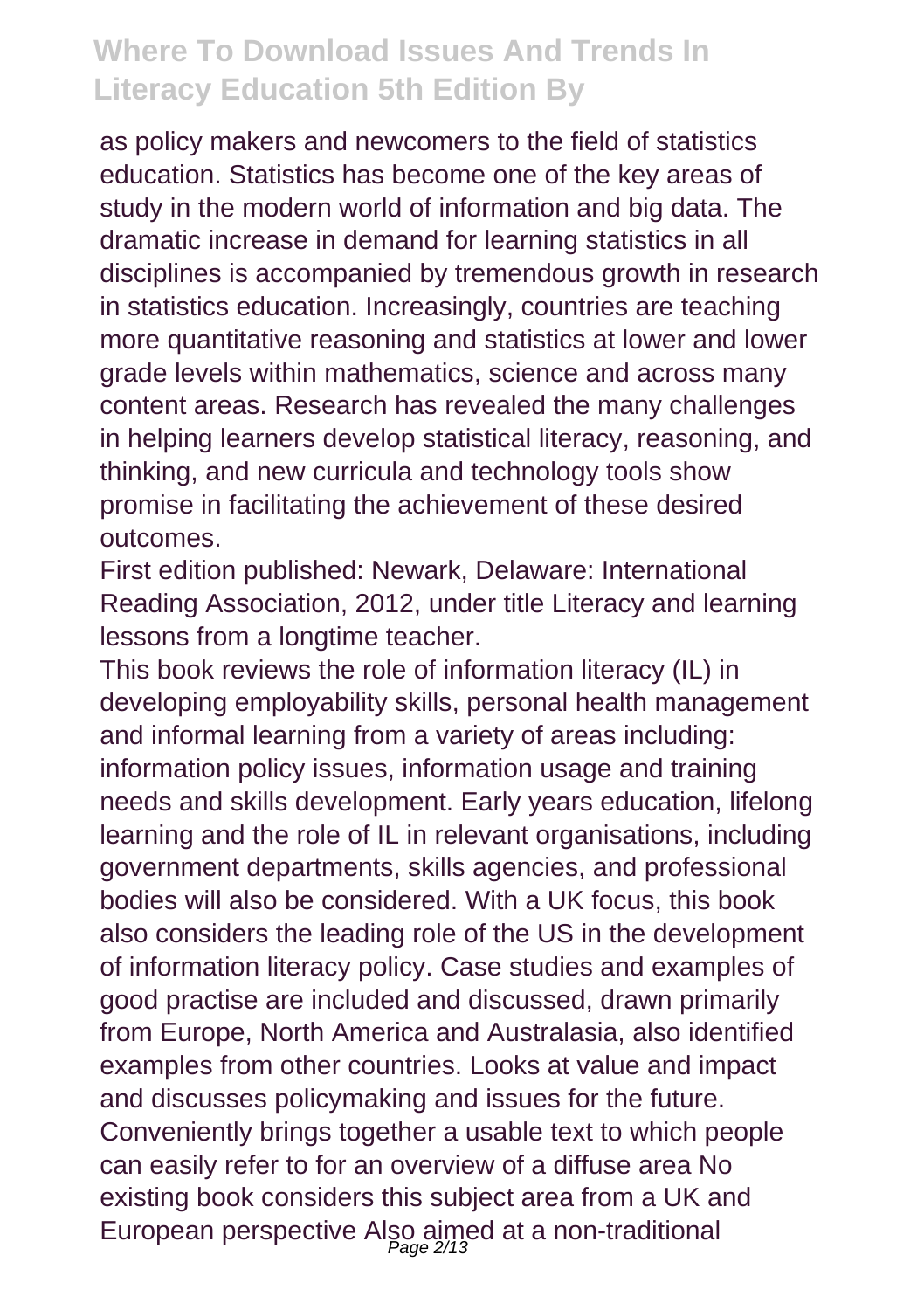readership including educationalists, lifelong learning activists and those involved with informal learning activities The primary purpose of this book is to help you better study and understand the field of literacy education. Char Booth, an avid library education and technology advocate, introduces a series of concepts that will empower readers at any level of experience to become better designers and presenters, as well as building their confidence and satisfaction as library educators

This text is a must-read for preservice teachers, inservice teachers, graduate students of literacy and related fields, and alternative teaching candidates seeking reading endorsement or certification."--BOOK JACKET.

This is the only book on the market that focuses specifically on content area reading for the middle grades. The third edition of this unique resource has been thoroughly updated to include the most current research in the field of Middle School Literacy. Unlike most texts that ignore the middle school reader, this book addresses the issues that affect middle school students and teachers and their experiences with literacy instruction. Readable and teacher friendly, Reading and the Middle School Student provides not only a strong research base, but also practical teaching strategies for teachers in all of the content areas. This book is designed to be a companion book to Rycik and Irvin Teaching Reading in the Middle Grades which focuses on reading in English/Language arts classes. This book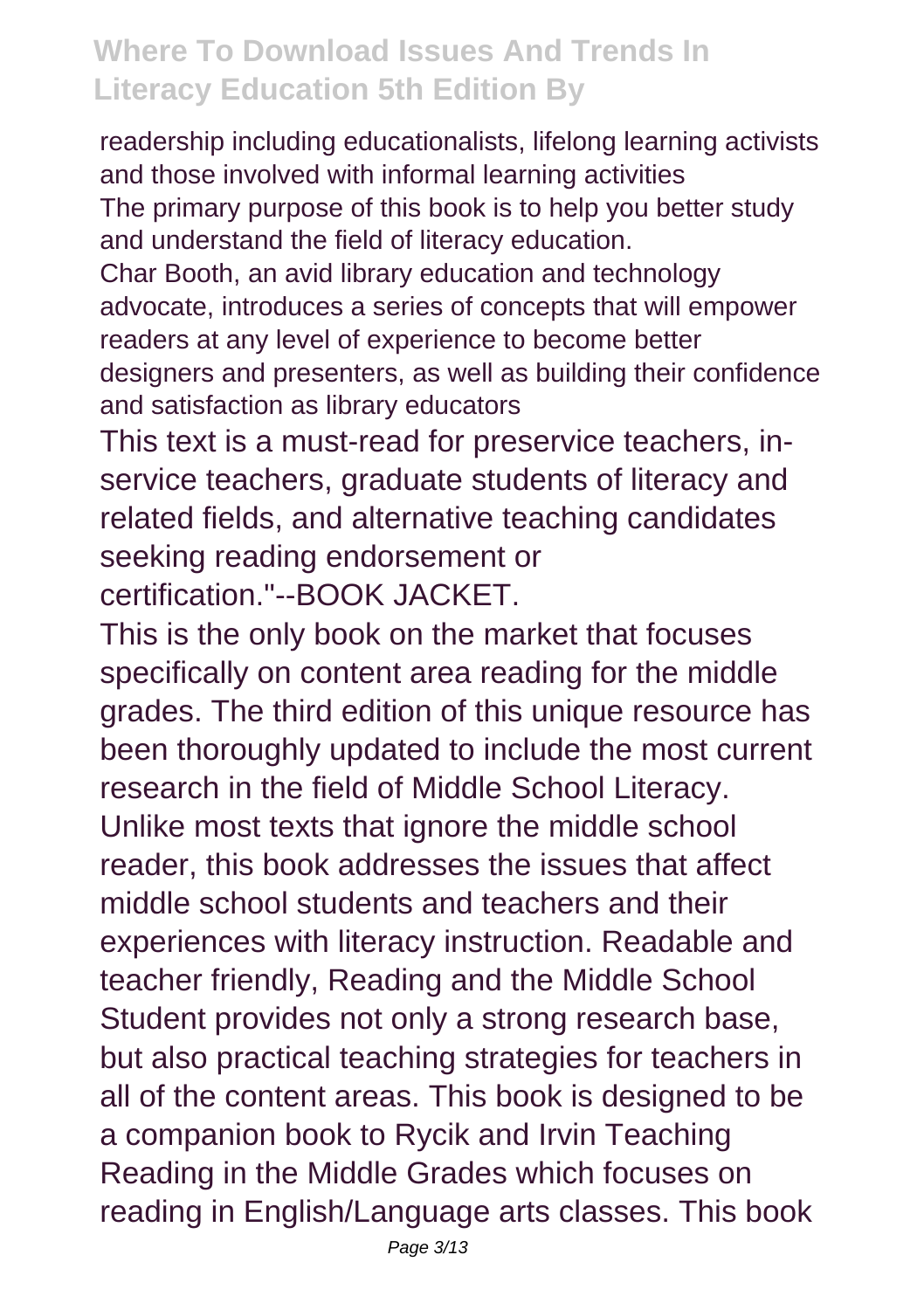focuses on content area reading instruction. Take a Glimpse Inside the Third Edition: A wealth of current student examples of strategies for middle grade students for instant use in the classroom. New issues and trends facing adolescent literacy including policy and position statements and federal action. New ELL emphasis in every chapter outlining specific strategies that can be used by middle school teachers with their English language learners. Unique focus on classroom implementation of literacy integrated with content area instruction. About Your Authors: Judith L. Irvin is currently a Professor at Florida State University and serves as the Executive Director of the National Literacy Project. She has written and edited numerous books, chapters, and articles on adolescent literacy. Douglas R. Buehl is a reading specialist at Madison East High School and District Adolescent Literacy Support Teacher, Madison, Wisconsin. He is Past President of the IRA Secondary Reading Interest Group and has published numerous articles on adolescent literacy. Barbara J. Radcliffe is an eighth grade reading/language arts teacher at Fairview Middle School in Tallahassee, Florida. Barbara also teaches Teaching English in the Middle School and Teaching Reading in Secondary English at Florida State University.

A state-of-the-art volume on the interrelationship of developments in language, society and education in Page 4/13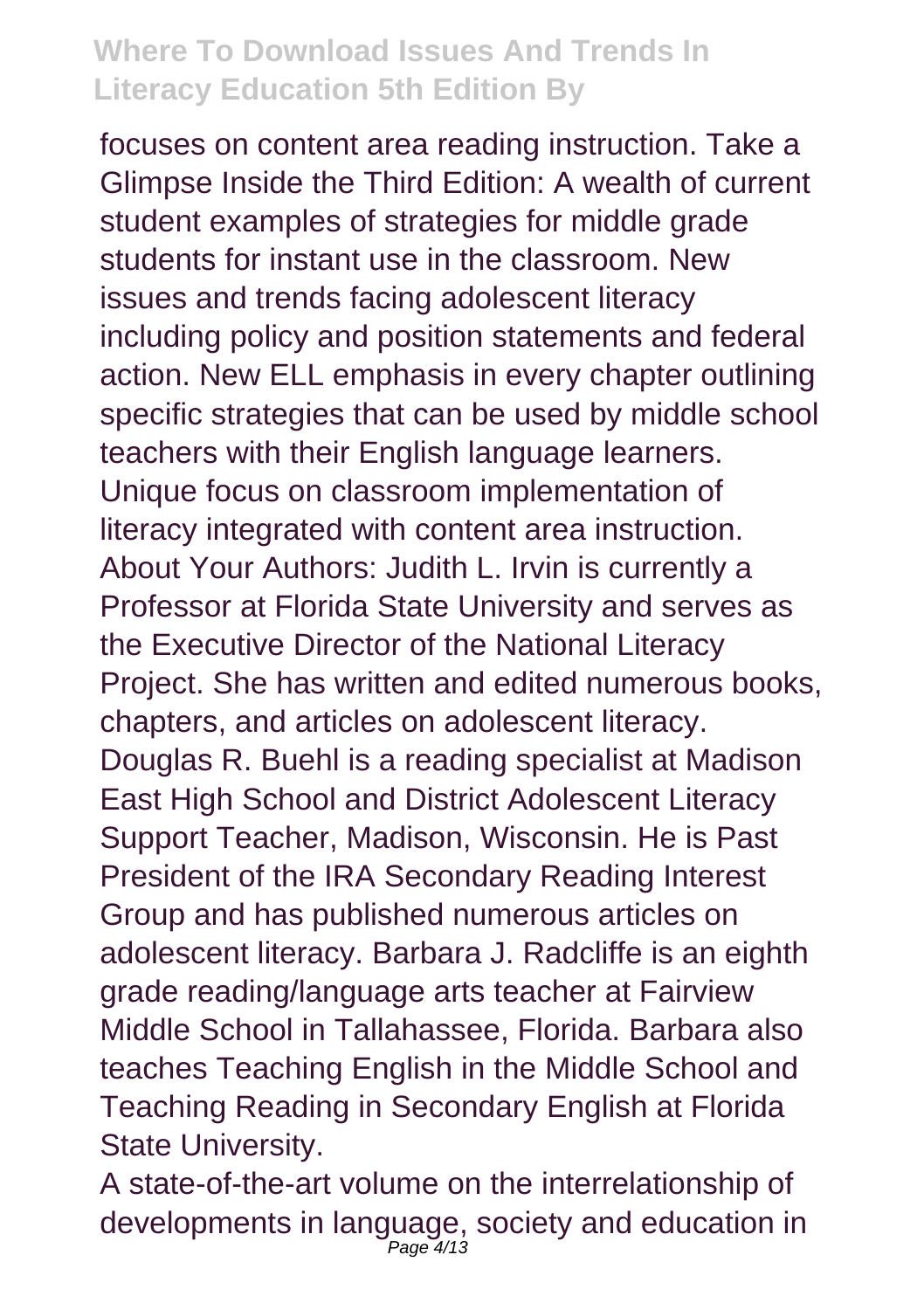Singapore moving into the 21st century. Presents a guide for educators on administering, scoring, and interpreting tests for assessing the reading ability of their students and using the results to improve their reading instruction. Now in its second edition, Reading and the High School Student presents the issues and trends for improving literacy learning in secondary schools. Perfect for both pre-service and in-service teachers, the book emphasizes classroom applications and offers solutions for the development of literacy programs at the school and district levels. Irvin, Buehl, and Klemp deliver a practical, concise, and balanced introduction to literacy topics, lending special attention to the needs of the struggling reader and the English language learner. The text includes a wealth of strategies with real classroom examples that teachers can implement in their own classrooms, making the book a valuable and handy reference. New features to this edition include: -Focus on adolescent literacy as addressed by No Child Left Behind (NCLB) and its consequences for high school students. -Myriad suggestions on how to close the achievement gap and ideas for tutoring. -Extensive coverage of multiple literacies and media literacy within the context of high school classes. Issues and Trends in Literacy EducationAllyn & **Bacon** 

This issues text presents current information on Page 5/13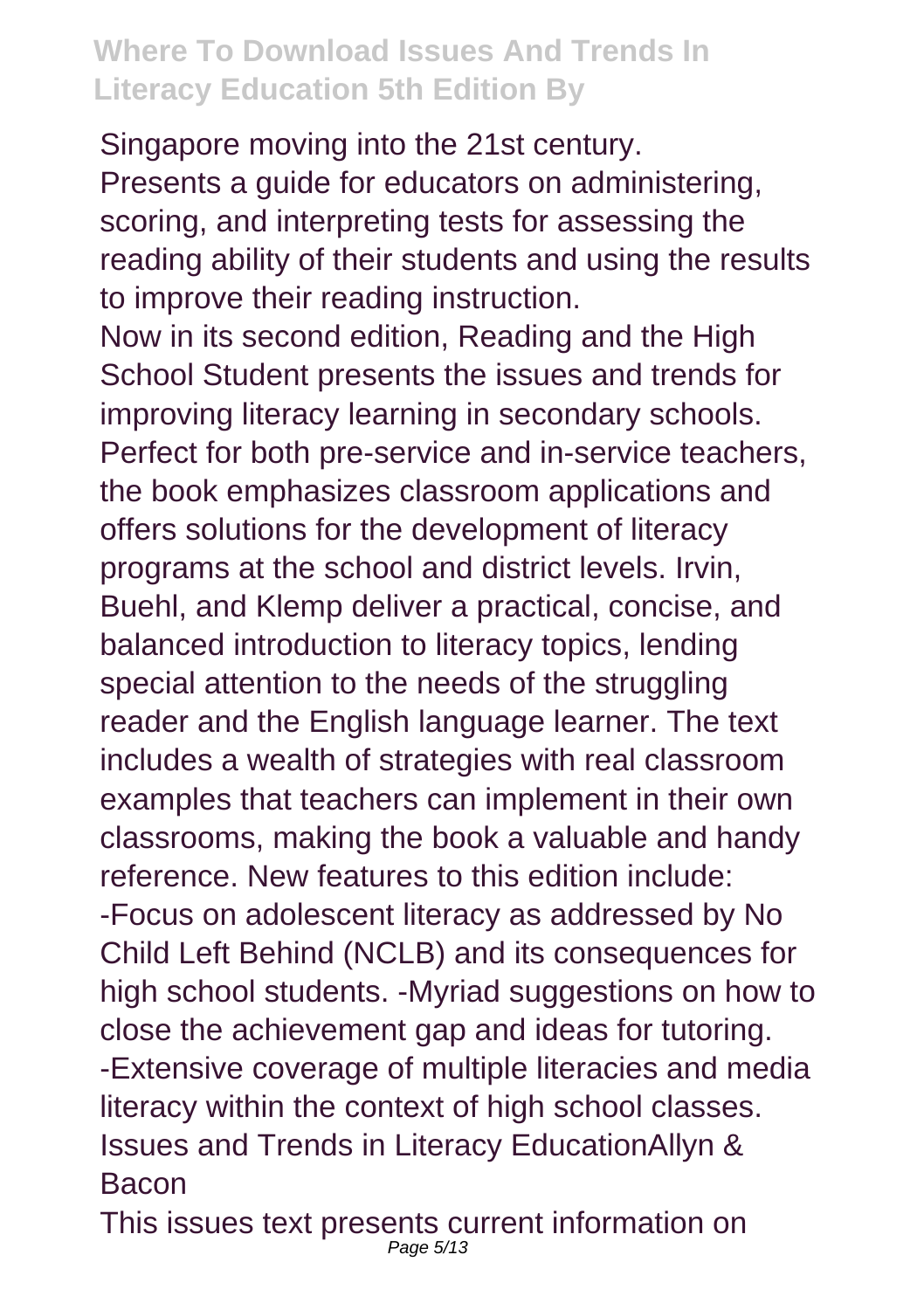critical trends and developments in literacy education to help students choose and articulate their own informed approach to reading education. Issues and Trends in Literacy Education, Third Edition, continues to present a wide variety of opinions and positions in all crucial aspects of reading and writing education. This new edition includes up-to-date discussions on current topics such as reading assessment, the use of technology in reading, and adolescent literacy, among others. Renowned authors Dick Robinson, Mike McKenna, and Judy Wedman gear students to success by presenting scrupulously researched material that meets the NCATE/International Reading Association requirements for accreditation of graduate reading programs.

"This book combines practical and effective classroom practices with the latest technological research findings utilized in literacy instruction"--Provided by publisher.

'Teaching Through Text' is designed to help middle and high school content teachers apply readingrelated techniques for fostering comprehension of materials in their area. This book provides a core set of instructional techniques that are easy for teachers to implement and that do not encroach on the time spent learning content.

This volume explores and evaluates communitybased literacy programs, examining how they bridge Page 6/13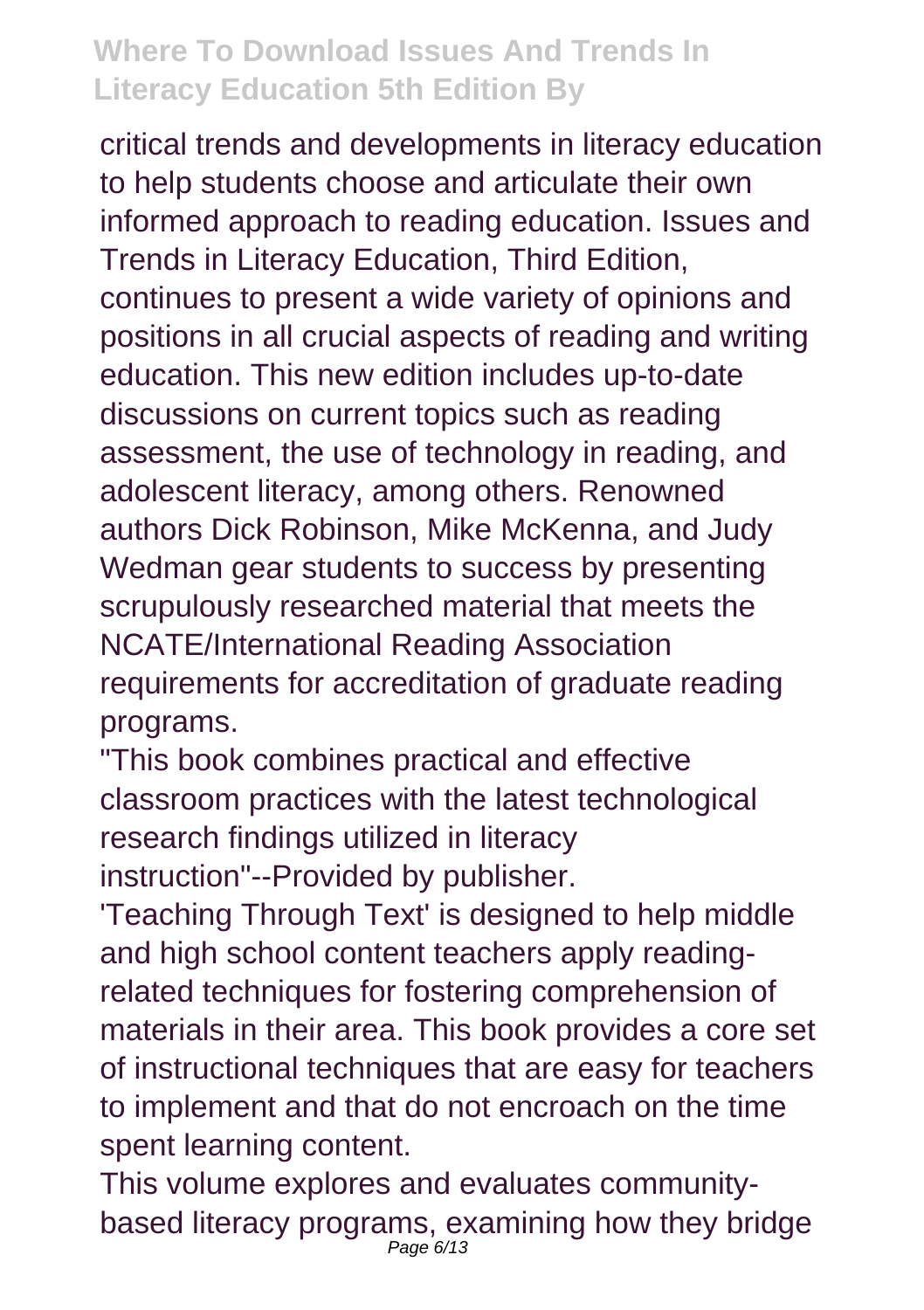gaps in literacy development, promote dialogue, and connect families, communities, and schools. Highlighting the diversity of existing literary initiatives across populations, this book brings together innovative and emerging scholarship on the relationship between P20 schools and communitybased literacy programming. This volume not only identifies trends in research and practice, but it also addresses the challenges affecting these communitybased programs and presents the best practices that emerge from them. Collaborating with leading scholars to provide national and international perspectives, and offering a clear, birds-eye view of the state of community literacy praxis, chapters cover programming in a multitude of settings and for a wide range of learners, from early childhood to incarcerated youths and adults, and including immigrants, refugees, and indigenous communities. Topics include identity and empowerment, language and literacy development across the lifespan, rural and urban environments, and partnership programs. The breadth of community literacy programming gathered in a single volume represents a unique array of models and topics, and has relevance for researchers, scholars, graduate students, preservice educators, and community educators in literacy.

When the goal is supporting excellent teaching, there is no "one-size-fits-all" approach. This popular Page 7/13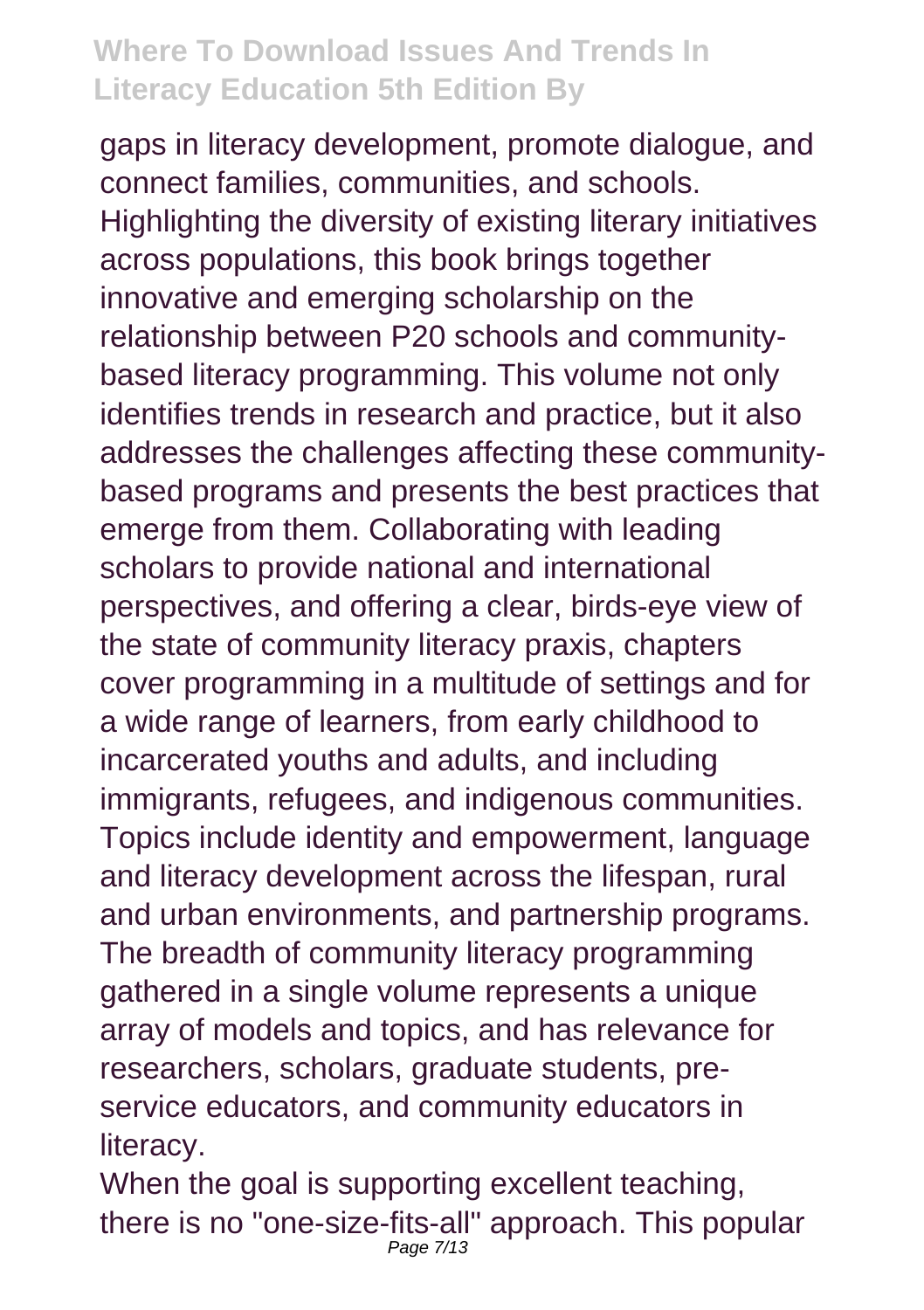practitioner resource and text helps readers navigate the many choices involved in developing and finetuning a coaching program that offers the best fit for a particular school. The authors draw on current research as well as their extensive experience in K-8 settings. They provide clear guidance (with helpful reproducibles) on: \*Major coaching models and how to choose among them. \*Applying principles of adult learning and motivation. \*The role of reading assessment in coaching. \*Balancing classroomlevel, grade-level, and whole-school tasks. \*Special considerations in middle school coaching. See also The Literacy Coach's Handbook, Second Edition, which offers a complete primer on the role of the literacy coach and what coaches need to know to get started.

This practical, teacher-friendly book provides indispensable guidance for implementing researchbased reading instruction that is responsive to students' diverse cultural and linguistic backgrounds. Structured around the "big five" core topics of an effective reading program—phonemic awareness, phonics, fluency, vocabulary, and comprehension—the book explains tried-and-true teaching strategies for fostering all students' achievement. Key topics include engaging diverse students in classroom discussion, involving families in learning, and assessing and teaching new literacies. Numerous classroom examples Page 8/13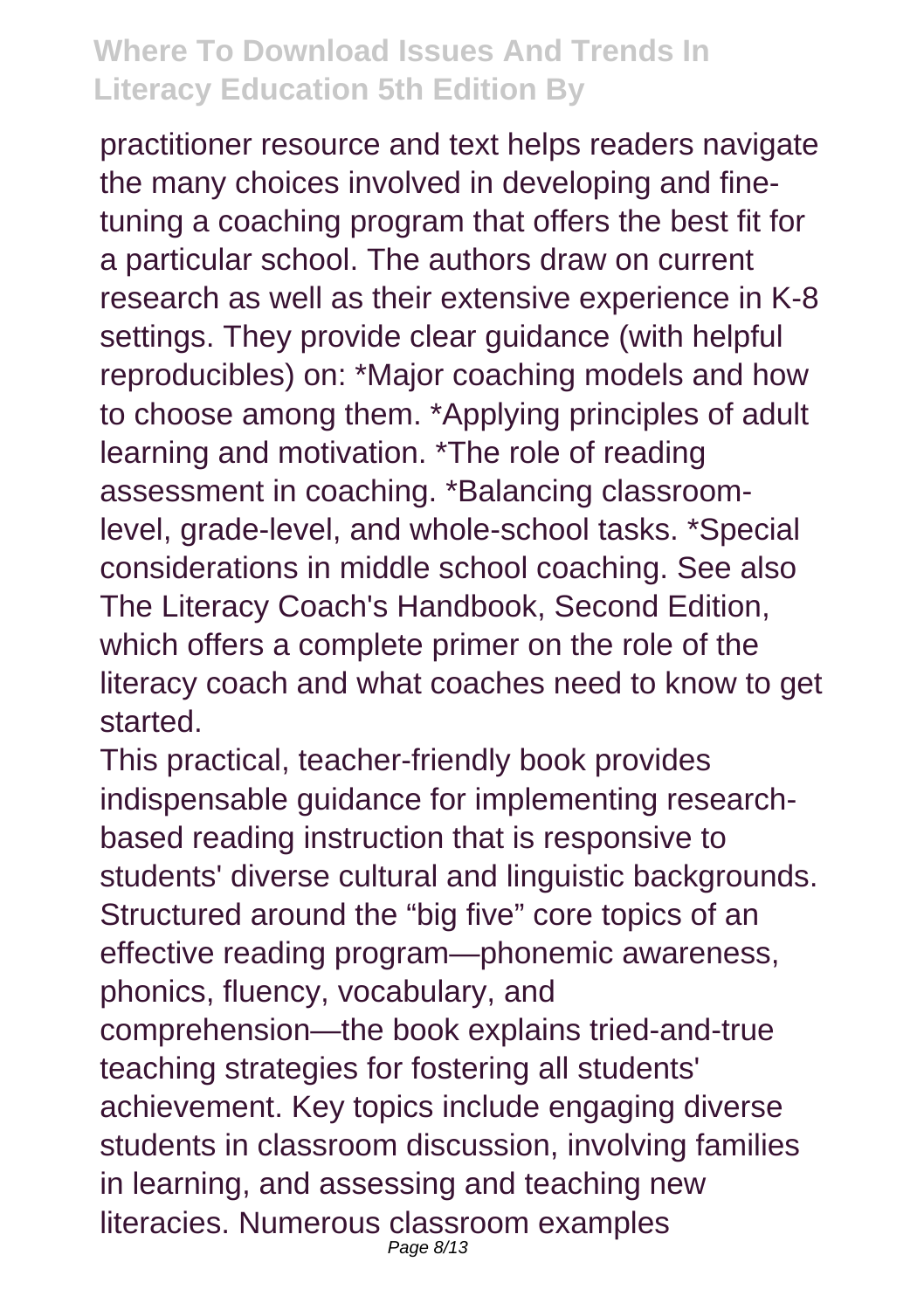demonstrate a wide range of easy-to-implement lesson ideas and activities for students at different grade levels, including struggling learners. Issues specific to English language learners are woven throughout the chapters.

International literacy assessments have provided ample data for ranking nations, charting growth, and casting blame. Summarizing the findings of these assessments, which afford a useful vantage from which to view world literacy as it evolves, this book examines literate behavior worldwide, in terms of both the ability of populations from a wide variety of nations to read and the practice of literate behavior in those nations. Drawing on The World's Most Literate Nations, author Jack Miller's internationally released study, emerging trends in world literacy and their relationships to political, economic, and social factors are explored. Literacy, and in particular the practice of literate behaviors, is used as a lens through which to view countries' economic development, gender equality, resource utilization, and ethnic discrimination. Above all, this book is about trajectories. It begins with historical contexts, described in terms of support for literate cultures. Based on a variety of data sources, these trends are traced to the present and then projected ahead. The literate futures of nations are discussed and how these relate to their economic and sociocultural development. This book is unique in providing a broader perspective on an intractable problem, a vantage point that offers useful insights to inform policy, and in bringing together an array of relevant data sources not typically associated with literacy status. "This book offers a look at the latest research within digital literacy and competence, setting the bar for the digital citizen of today and tomorrow"--Provided by publisher. Since the 2016 presidential election, the term fake news has Page 9/13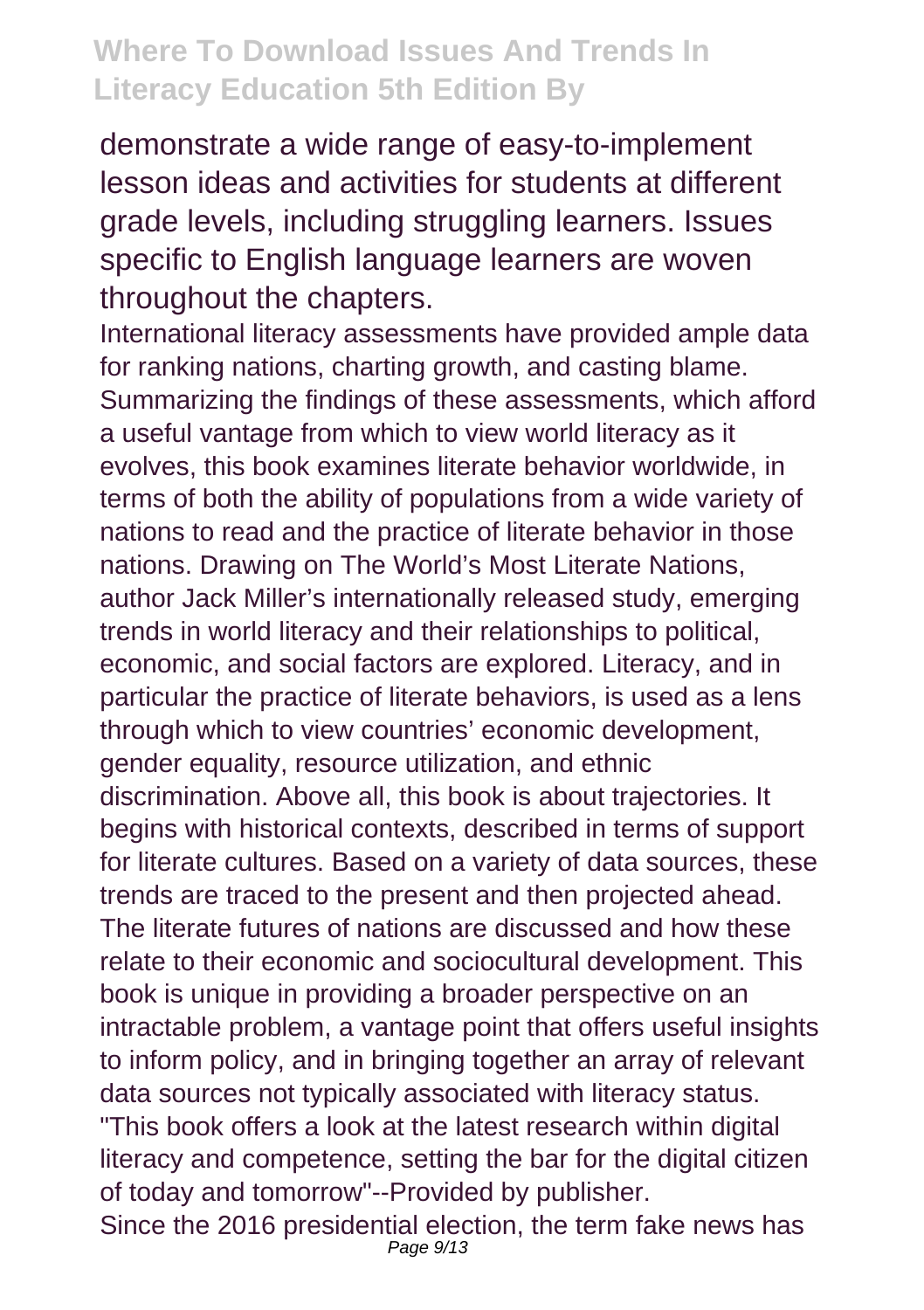become part of the national discourse. In this book, leading civic education scholars unpack why fake news is effective and show K-12 educators how they can teach their students to be critical consumers of the political media they encounter. This book showcases hot topics in literacy, providing teachers with practices for literacy improvement. The international scholars which comprise the author line-up for this edited collection describe the evidence-based research findings from their research in K-12 schools to demonstrate how literacy success is fostered across the globe.

Most children engage with a range of popular cultural forms outside of school. Their experiences with film, television, computer games and other cultural texts are very motivating, but often find no place within the official curriculum, where children are usually restricted to conventional forms of literacy. This book demonstrates how to use children's interests in popular culture to develop literacy in the primary classroom. The authors provide a theoretical basis for such work through an exploration of related theory and research, drawing from the fields of education, sociology and cultural studies. Teachers are often concerned about issues of sexism, racism, violence and commercialism within the discourse of children's media texts. The authors address each of these areas and show how such issues can be explored directly with children. They present classroom examples of the use of popular culture to develop literacy in schools and include interviews with children and teachers regarding this work. This book is relevant to all teachers and students who want to develop their understanding of the nature and potential role of popular culture within the curriculum. It will also be useful to language co-ordinators, advisers, teacher educators and anyone interested in media education in the 5-12 age-range.

Issues and Trends in Literacy Education, Second Edition, is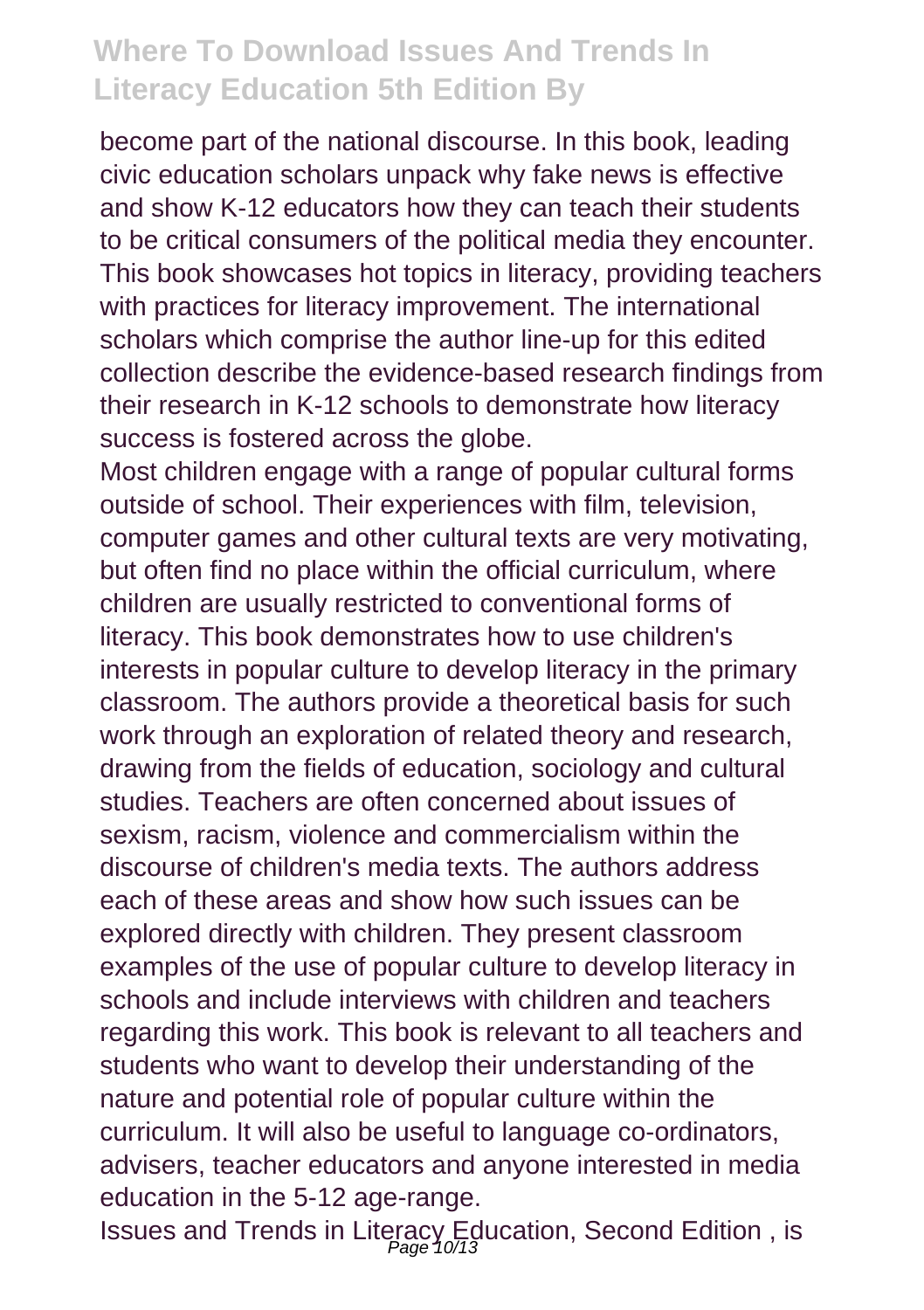a unique, friendly reference designed to provide necessary information needed by both pre-service and in-service educators to better understand the various viewpoints in the ever-changing field of literacy education. Current topics of interest are identified with articles, related references, discussion questions, application ideas and an annotated bibliography of related resources. After using this book, students will be well versed in reading education and will be able to decide upon and articulate their own informed approach to reading education. For readers interested in literacy education.

A comprehensive look at the promise and potential of online learning In our digital age, students have dramatically new learning needs and must be prepared for the idea economy of the future. In Getting Smart, well-known global education expert Tom Vander Ark examines the facets of educational innovation in the United States and abroad. Vander Ark makes a convincing case for a blend of online and onsite learning, shares inspiring stories of schools and programs that effectively offer "personal digital learning" opportunities, and discusses what we need to do to remake our schools into "smart schools." Examines the innovation-driven world, discusses how to combine online and onsite learning, and reviews "smart tools" for learning Investigates the lives of learning professionals, outlines the new employment bargain, examines online universities and "smart schools" Makes the case for smart capital, advocates for policies that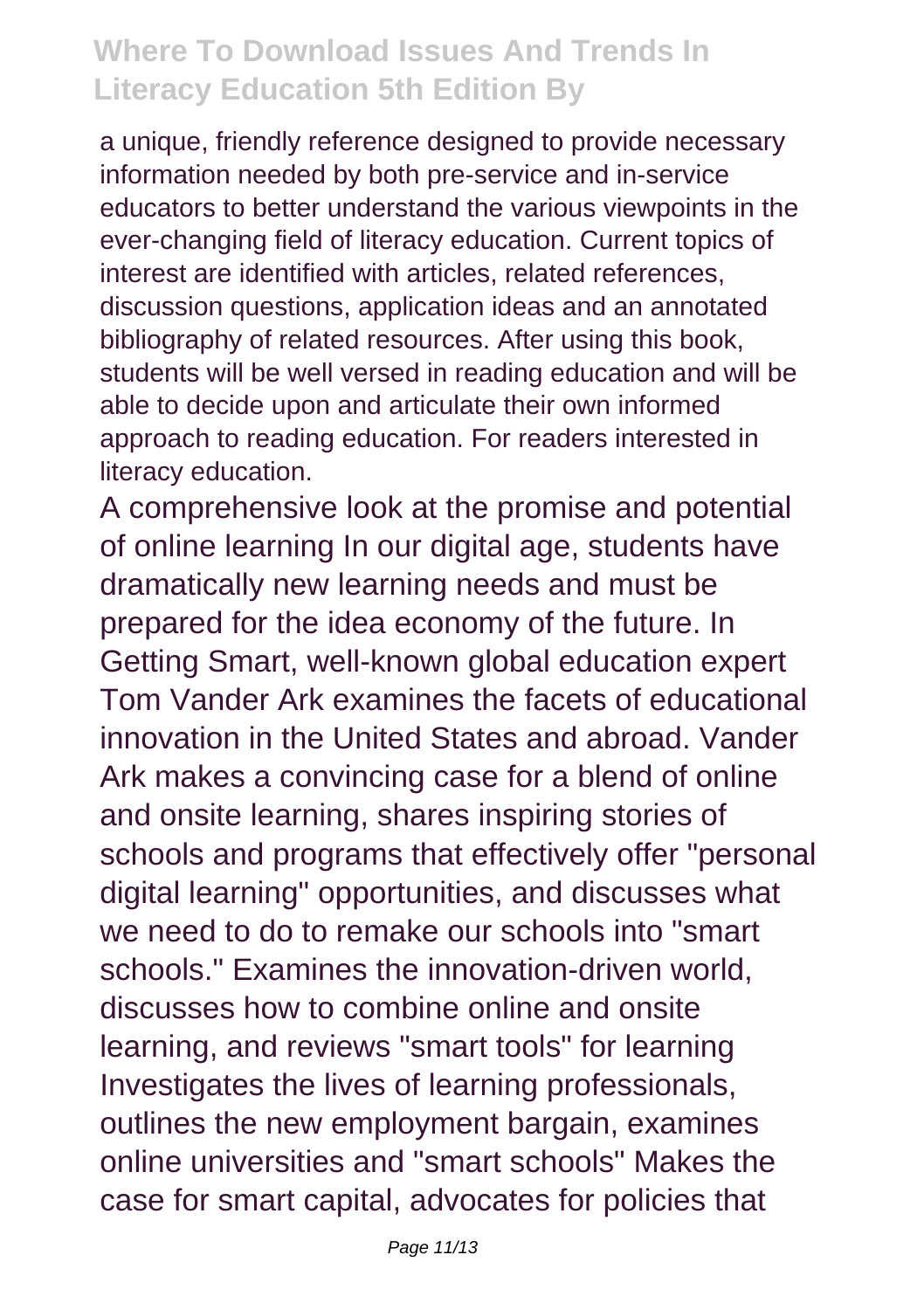create better learning, studies smart cultures A collection of essays presenting a variety of, often conflicting viewpoints concerning the problem of illiteracy and what can be done about it. This brief, thought-provoking collection evaluates historical perspectives in reading to show how current reading practices have developed over time and provides an understanding of the development of significant issues in the field of literacy education. Richard Robinson carefully chose 46 selections with several aims in mind: to include the historical perspective so often neglected in other texts; to explain the evolution of reading practices and ideas across time as well as in terms of pedagogical development; and to illustrate the developing nature of literacy education.

An indispensable tool for biology teacher educators, researchers, graduate students, and practising teachers, this book presents up-to-date research, addresses common misconceptions, and discusses the pedagogical content knowledge necessary for effective teaching of key topics in biology. Chapters cover core subjects such as molecular biology, genetics, ecology, and biotechnology, and tackle broader issues that cut across topics, such as learning environments, worldviews, and the nature of scientific inquiry and explanation. Written by leading experts on their respective topics from a range of countries across the world, this international book Page 12/13